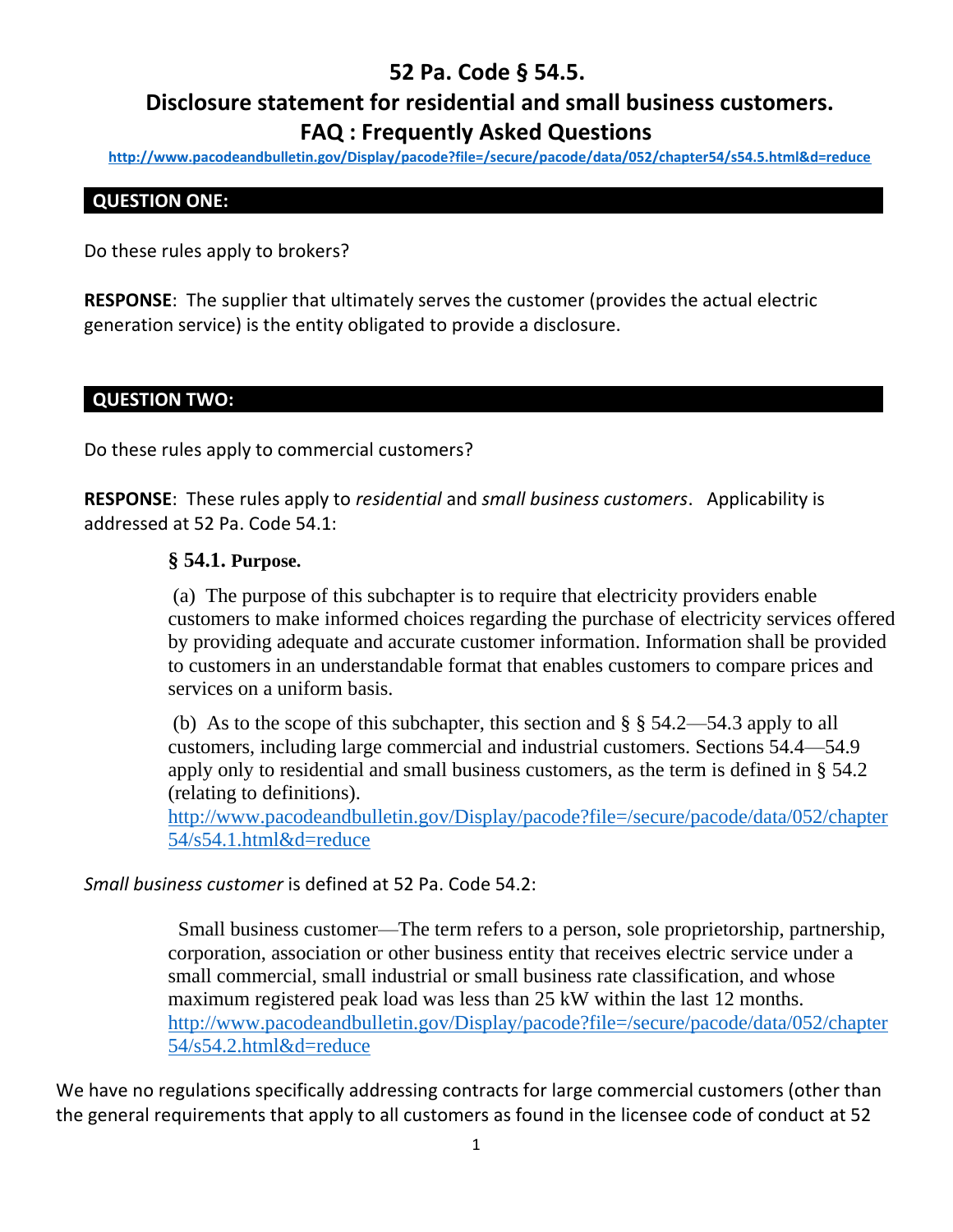# Pa. Code 62.114:

[http://www.pacodeandbulletin.gov/Display/pacode?file=/secure/pacode/data/052/chapter62/s62.11](https://gcc01.safelinks.protection.outlook.com/?url=http%3A%2F%2Fwww.pacodeandbulletin.gov%2FDisplay%2Fpacode%3Ffile%3D%2Fsecure%2Fpacode%2Fdata%2F052%2Fchapter62%2Fs62.114.html%26d%3Dreduce&data=02%7C01%7CDMUMFORD%40pa.gov%7Ceb854360833f407829bc08d86156e2ff%7C418e284101284dd59b6c47fc5a9a1bde%7C0%7C0%7C637366373574706034&sdata=A3K4EUm8EeS%2FvE6zkxA76Lbnkuhpj8CBkxbV%2BhsJzok%3D&reserved=0) [4.html&d=reduce](https://gcc01.safelinks.protection.outlook.com/?url=http%3A%2F%2Fwww.pacodeandbulletin.gov%2FDisplay%2Fpacode%3Ffile%3D%2Fsecure%2Fpacode%2Fdata%2F052%2Fchapter62%2Fs62.114.html%26d%3Dreduce&data=02%7C01%7CDMUMFORD%40pa.gov%7Ceb854360833f407829bc08d86156e2ff%7C418e284101284dd59b6c47fc5a9a1bde%7C0%7C0%7C637366373574706034&sdata=A3K4EUm8EeS%2FvE6zkxA76Lbnkuhpj8CBkxbV%2BhsJzok%3D&reserved=0) .

# **QUESTION THREE:**

Is the table showing the price per kWh at three different usage levels required on all disclosures?

| Usage:            | 500 kWh    | 1,000 kWh  | 2,000 kWh  |
|-------------------|------------|------------|------------|
| Price per<br>kWh: | X.XX cents | X.XX cents | X.XX cents |

**RESPONSE**: No, the table is only required when:

- The price-per-kWh changes depending upon usage (such as a declining or inclining block rate structure). See 52 Pa. Code 54.5(c)(4).
- There is an add-on fee in addition to the price-per-kWh (such as monthly fees, enrollment fees, subscription fees, etc.). See 52 Pa. Code 54.5(c)(4).

 (4) If the unit price changes based on actual customer usage or if the offer includes fees in addition to the unit price, the price per kWh must factor in all costs associated with the rate charged to the customer, including any fees, and show the average price per kWh for usages of 500, 1,000 and 2,000 kWh of electricity in a table format. If the offer includes an introductory price, the disclosure statement must show the average price per kWh of the introductory price, including any fees, and the price offered after the introductory period, including any fees, in separate tables.

• Also, if the price is a fixed, flat amount that does not change based upon usage (such as \$XX.XX per month regardless of your usage, sometimes referred to as "unlimited" plans, etc.) – then the table is required  $-$  See 52 Pa. Code 54.5(4)(i):

> (i) If the price is a fixed monthly amount, including any fees, that does not change based on actual customer usage, the disclosure statement must show the average price per kWh for usages of 500, 1,000 and 2,000 kWh of electricity in a table format.

• If the price varies depending upon when the customer uses the electricity (Time-of-Use product), then a table like the following is required, per See 52 Pa. Code 54.5(c)(4)(ii):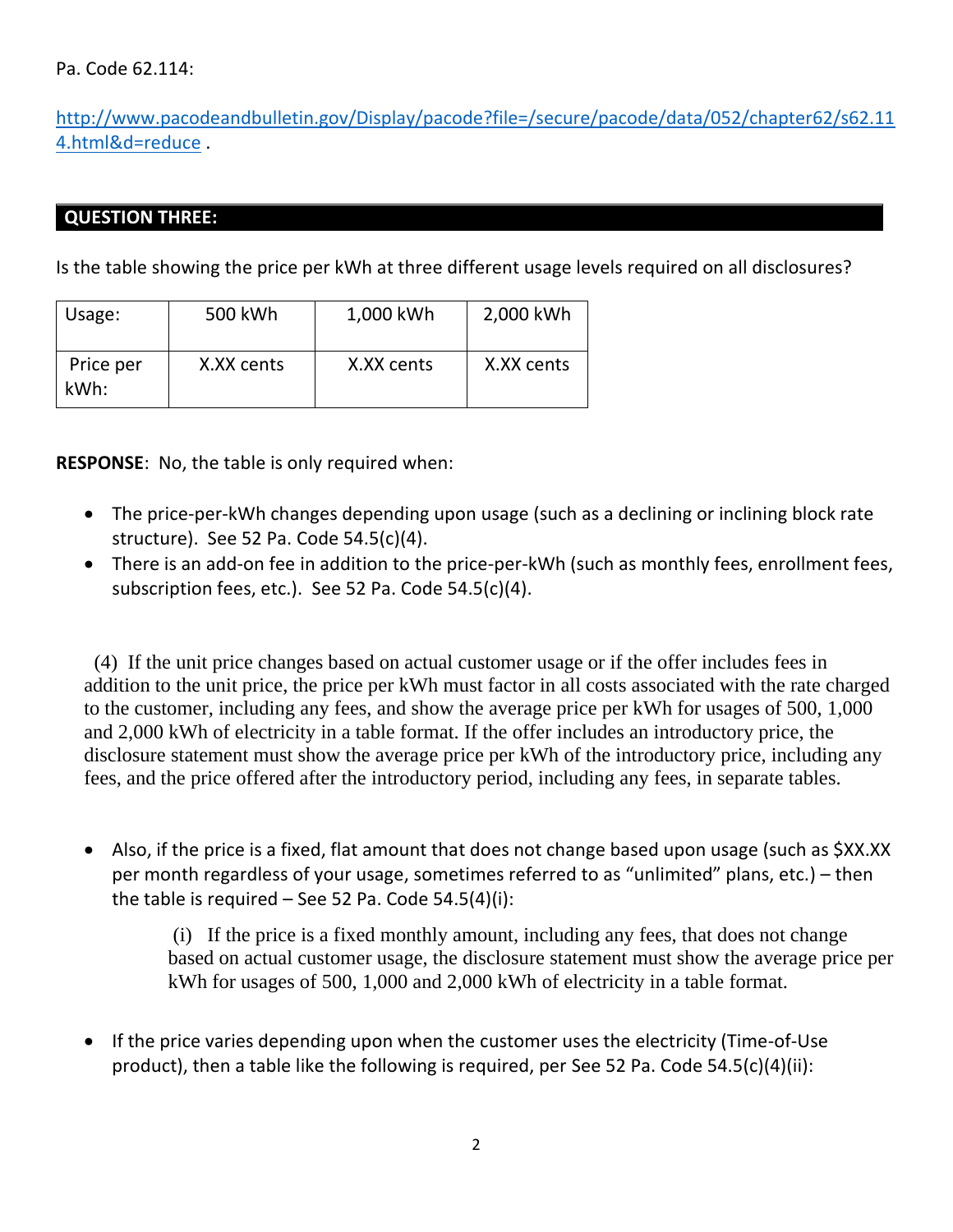| <b>ITIME:</b>                               | $\parallel$ 8:00 am – $\parallel$ | $5:00 \text{ pm} -$ | 9:00 pm –      |
|---------------------------------------------|-----------------------------------|---------------------|----------------|
|                                             | 5:00 pm                           | $\sqrt{9:}$ 00 pm   | <b>8:00 am</b> |
| <b>Price per kWh:</b> X.XX cents X.XX cents |                                   |                     | X.XX cents     |

(ii) If the price varies based on when the customer actually uses electricity, such as a time-of-use offer, the disclosure statement must show the price per kWh for each time period in table format.

• The price displayed in the table should be the price applicable to that specific customer.

# **QUESTION FOUR:**

Are suppliers required to submit disclosures to the PUC for review and approval?

**RESPONSE**: PUC staff reviews disclosures at the time a supplier applies for a residential license. Once a supplier is licensed, review and approval of subsequent disclosure revisions is not required. Of course, any subsequent revisions must still conform to the regulation. Also, our Bureau of Consumer Services is available to provide informal reviews upon request - any supplier interested in an informal review should contact our Bureau of Consumer Services and/or the Office of Competitive Market Oversight [\(ra-ocmo@pa.gov](mailto:ra-ocmo@pa.gov) ).

A sample disclosure statement and contract summary is part of the supplier license application package at this weblink (see Appendix J): [https://www.puc.pa.gov/General/onlineforms/pdf/EGS\\_Lic\\_App.pdf](https://www.puc.pa.gov/General/onlineforms/pdf/EGS_Lic_App.pdf)

# **QUESTION FIVE:**

Are there limits on the amount of early termination fees?

**RESPONSE**: There are no express limits on early termination fees. However, such fees must be disclosed in actual dollars or a specific method for determining the fee must be disclosed. Sufficient information should be provided to allow the customer to easily determine their potential exposure. See 52 Pa. Code 54.5(c)(11)

 (11) An explanation of limits on price variability, penalties, fees or exceptions, printed in font size larger than the font size appearing in the terms of service, but not less than 12-point font. Penalties and fees must be disclosed in actual dollars or a specific method for determining the actual dollars must be disclosed. This explanation must include a statement advising the customer that the customer will not be subject to a penalty or fee if the customer terminates the contract at any time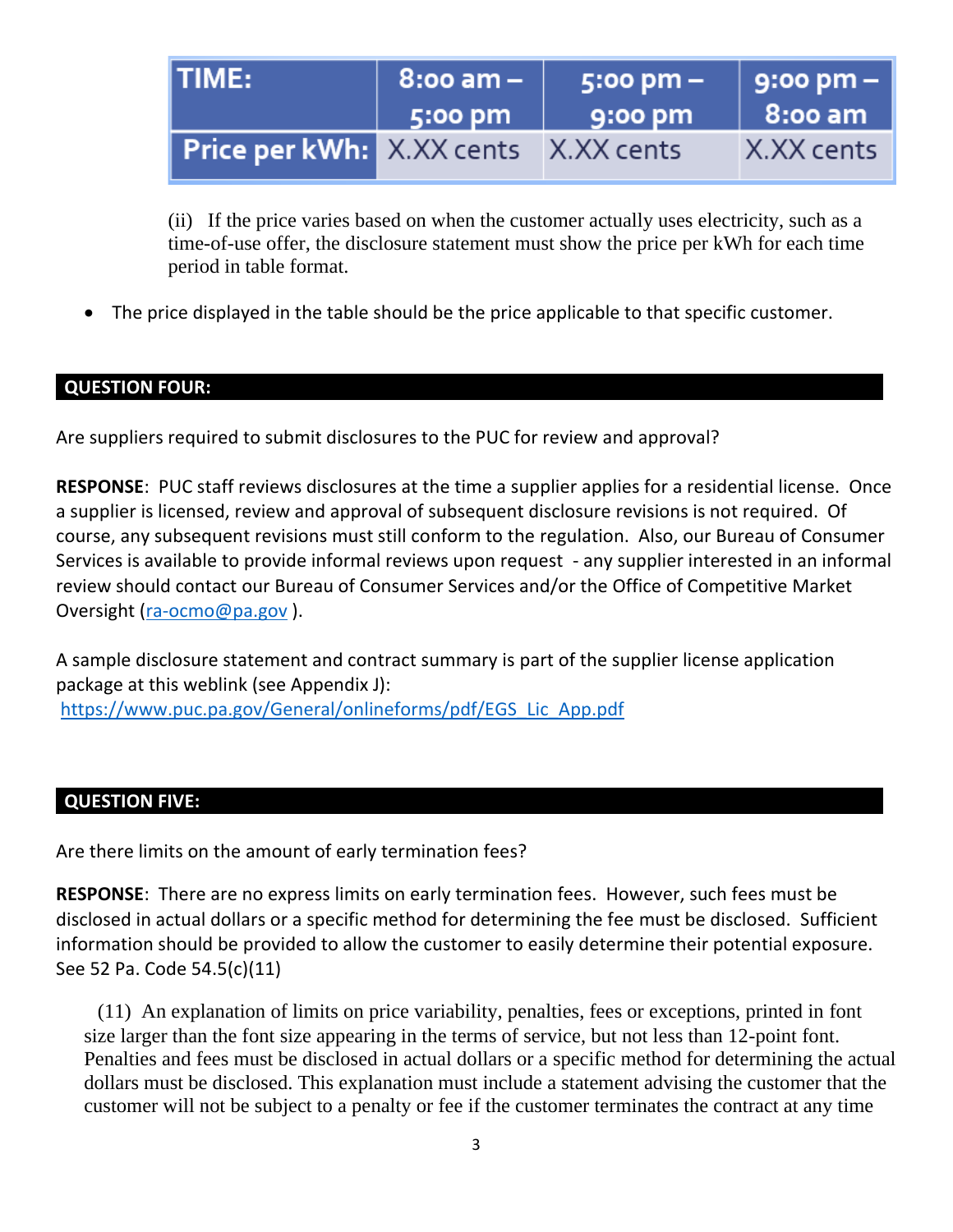between the date the options notice required under § 54.10(2) (relating to notice of contract expiration or change in terms for residential and small business customers) is issued and the expiration of the fixed duration contract.

# **QUESTION SIX:**

What is the timeframe requirement for suppliers to get the disclosure statement to the new customer?

**RESPONSE**: There is no specific timeframe in 52 Pa Code 54.5. However, the clock on the customer's 3-day right of rescission (business days) does not start until the customer has received the disclosure. For more information on the sending and receipt of disclosures, see 52 Pa. Code 111.11: [http://www.pacodeandbulletin.gov/Display/pacode?file=/secure/pacode/data/052/chapter111/s111.](http://www.pacodeandbulletin.gov/Display/pacode?file=/secure/pacode/data/052/chapter111/s111.11.html&d=reduce) [11.html&d=reduce](http://www.pacodeandbulletin.gov/Display/pacode?file=/secure/pacode/data/052/chapter111/s111.11.html&d=reduce)

# **§ 111.11. Receipt of disclosure statement and right to rescind transaction.**

(a) When a transaction is completed by a customer without the presence of or interaction with an agent and is not submitted to the verification process, a supplier shall provide the customer with a copy of its disclosure statement as soon as it is practical. A customer shall have the right to rescind the transaction within 3 business days after receiving the disclosure statement. See § 54.5(d) (relating to disclosure statement for residential and small business customers), which applies to EGSs, and § 62.75(d) (relating to disclosure statement for residential and small business customers), which applies to NGSs.

(b) After a transaction that involved an agent has been completed and verified, a supplier shall provide the customer with a copy of its disclosure statement. The disclosure statement may be provided in-person or by United States mail. The disclosure statement may be provided electronically if the customer consents to electronic delivery. A customer shall have the right to rescind the transaction within 3 business days after receiving the disclosure statement.

(c) There shall be a rebuttable presumption that a disclosure statement correctly addressed to a customer with sufficient first class postage attached shall be received by the customer 3 days after it has been properly deposited in the United States mail. If delivered in-person, the disclosure will be considered received by the customer on the date of delivery. If delivered electronically, the disclosure will be considered received by the customer on the date it was transmitted electronically.

# **QUESTION SEVEN:**

Can CAP (Customer Assistance Program) customers shop? If so – are their disclosure rules different?

**RESPONSE**: CAP shopping rules and procedures can vary by EDC – you should contact the EDC for more information. Regardless, there are not separate CAP-customer disclosure rules.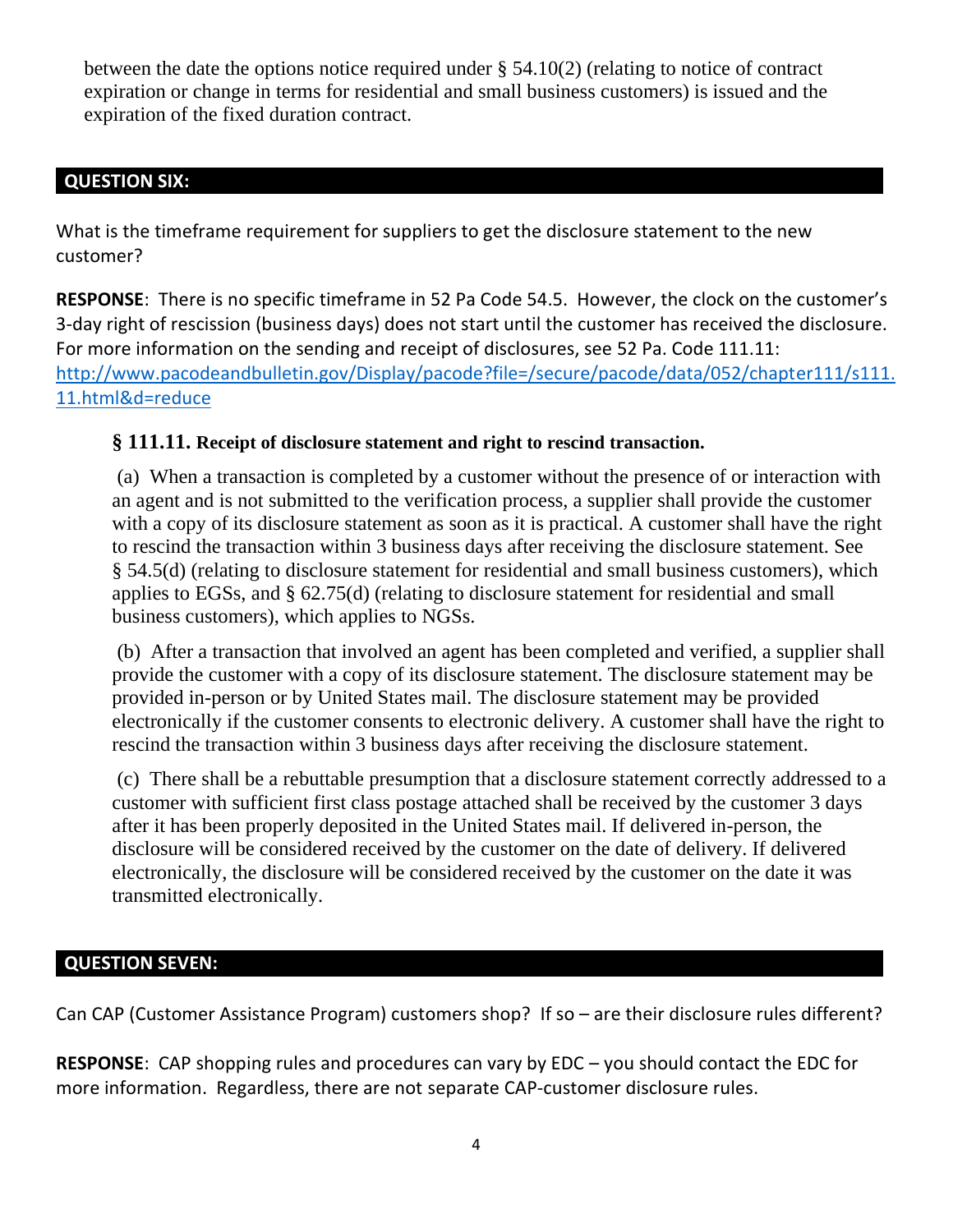# **QUESTION EIGHT:**

Does the disclosure statement have to be in writing?

**RESPONSE**: Yes, disclosures have to be in writing. However, they can be provided electronically upon customer consent (see response to Question 6 and 52 Pa. Code 111.11). [http://www.pacodeandbulletin.gov/Display/pacode?file=/secure/pacode/data/052/chapter111/s111.](http://www.pacodeandbulletin.gov/Display/pacode?file=/secure/pacode/data/052/chapter111/s111.11.html&d=reduce) [11.html&d=reduce](http://www.pacodeandbulletin.gov/Display/pacode?file=/secure/pacode/data/052/chapter111/s111.11.html&d=reduce)

#### **QUESTION NINE:**

Is the 3-day right of rescission "calendar" days or "business days"?

**RESPONSE**: Business days. See 52 Pa. Code 54.5(d):

(d) Customers shall be provided a 3-day right of rescission period following receipt of the disclosure statement.

- (1) The 3-day right of rescission is 3 business days.
- (2) The 3-day right of rescission begins when the customer receives the written disclosure.
- (3) The customer may cancel in writing, orally or electronically, if available.
- (4) Waivers of the 3-day right of rescission are not permitted.

#### **QUESTION TEN:**

Suppliers are required to provide the starting and ending dates of service – per 52 Pa. Code 54.5(c)(6). Are specific dates expected?

**RESPONSE**: No. Given current switching rules and procedures, it is not possible for the supplier to provide or promise a specific date. An approximation is acceptable.

#### **QUESTION ELEVEN:**

52 Pa. Code 54.5(j) requires suppliers to notify the Commission of any customer assignment to another supplier. Who at the Commission should this notice be directed to?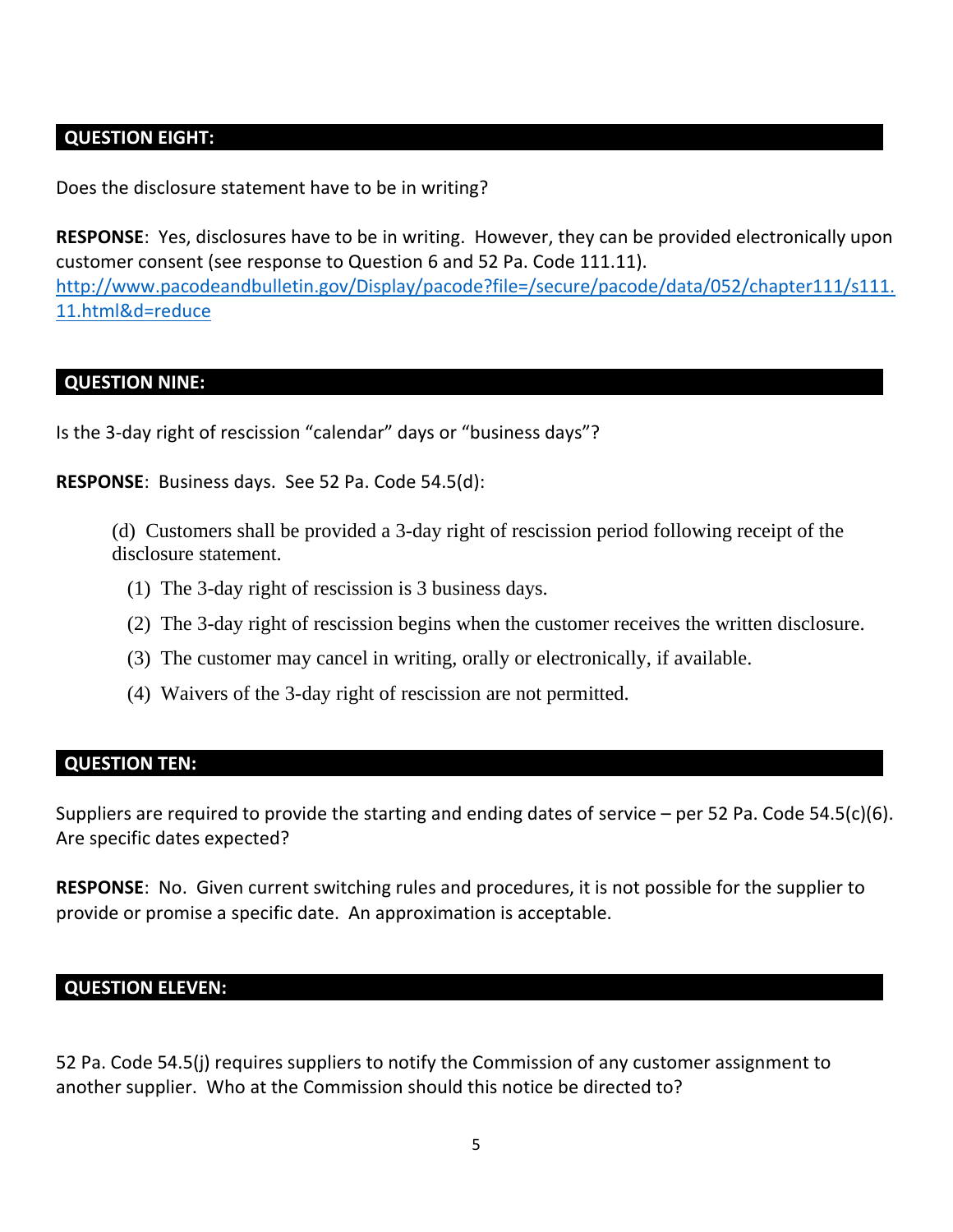**RESPONSE**: Suppliers should send formal written notice to the Commission's Secretary:

Public Utility Commission Secretary Rosemary Chiavetta 400 North Street Keystone Bldg. Harrisburg, PA 17120

During the pandemic emergency, notices can be emailed to the Secretary: [rchiavetta@pa.gov](mailto:rchiavetta@pa.gov) . Please CC the Office of Competitive Market Oversight at [ra-ocmo@pa.gov.](mailto:ra-ocmo@pa.gov)

## **QUESTION TWELVE:**

52 Pa. Code 54.5(i) requires a contract summary in a "format provided by the Commission." Where do suppliers obtain this format from?

(i) The EGS shall provide, with the disclosure statement, a separate EGS contract summary in a format provided by the Commission.

**RESPONSE**: A sample disclosure statement and contract summary are part of the supplier license application package at this weblink (see Appendix J):

[https://www.puc.pa.gov/General/onlineforms/pdf/EGS\\_Lic\\_App.pdf](https://www.puc.pa.gov/General/onlineforms/pdf/EGS_Lic_App.pdf)

Contract summaries must conform to this format – with the items in the same order as found in the sample format.

# **QUESTION THIRTEEN:**

Does the Final Order for the rulemaking offer additional explanation, and if so, how can I find it?

**RESPONSE**: Yes, the final rulemaking order regarding *Electricity Generation Customer Choice, 52 Pa. Code Chapter 54* from the Public Meeting of February 27, 2020 at Docket No. L-2017-2628991 provides guidance as to the application of these rules. This order is accessible on our website via numerous methods:

- OCMO webpage: [https://www.puc.pa.gov/electricity/retail-markets/office-of-competitive](https://www.puc.pa.gov/electricity/retail-markets/office-of-competitive-market-oversight-ocmo/)[market-oversight-ocmo/](https://www.puc.pa.gov/electricity/retail-markets/office-of-competitive-market-oversight-ocmo/)
- Use the document search feature and the docket No. L-2017-2628991 (this will also produce all the documents related to this rulemaking). [https://www.puc.pa.gov/search/document](https://www.puc.pa.gov/search/document-search/)[search/](https://www.puc.pa.gov/search/document-search/)
- These weblinks: <https://www.puc.pa.gov/pcdocs/1656106.docx> <https://www.puc.pa.gov/docket/L-2017-2628991>